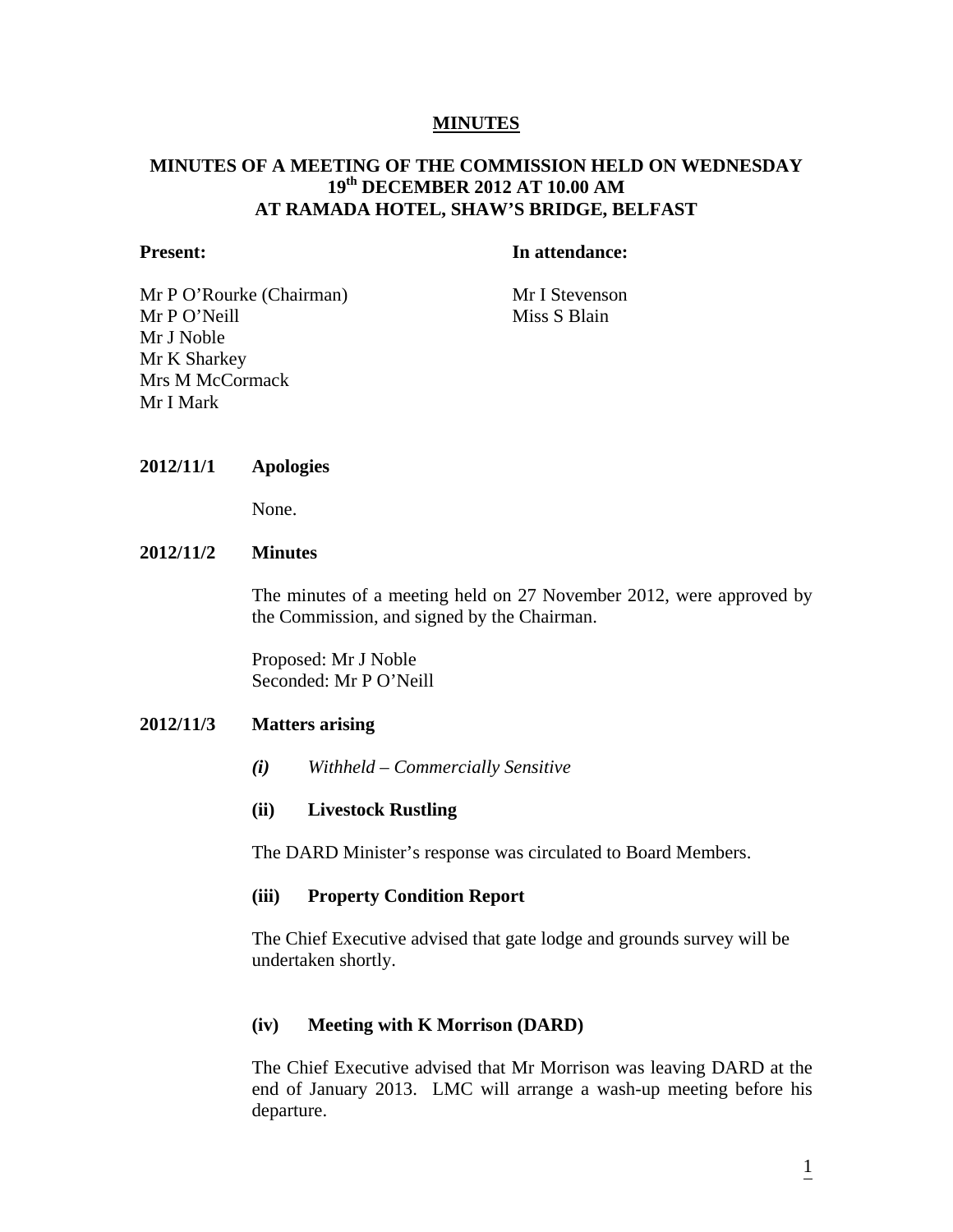**Action Point:** The Board agreed to send a letter to Mr Morrison to thank him for his support to LMC and wish him well in the future.

# **(v) Meeting with NI Meat Processors**

The Board felt the memorandum of understanding signed by the NI Meat Processors regarding the Price Differential Project would be a useful template for a wider agreement with the processors.

 **Action Point:** The Chief Executive will consider how to take this proposal forward.

*Mr I Mark joined the meeting at 10.30am.* 

# **(vi) Price Differential Project**

The Chief Executive advised that Oxford Economics had been appointed to undertake the project. A number of meetings had already taken place and a schedule was in place to deliver the final results by the end of March 2013.

 The Board realised that the red meat industry had huge expectations from the research and LMC would need to manage these expectations.

# **(vii) LMC Board Terms of Reference**

 **Action Point:** The Board considered and approved the updated Terms of Reference including DARD amendments.

## **2012/11/4 Chairman's Report**

The Chairman reported on meetings he had attended since the last Board Meeting.

# **(i) RMSF Meeting**

The Chairman advised that there had been a good attendance at the meeting. DARD had presented updated costings on Cost of Beef Production from the suckler herd and has agreed to update this on an annual basis.

 The meeting had also agreed to have a further look at PGI. DARD undertook to speak to its counterparts in Ireland to see if there was the political will to take this forward.

## **(ii) Launch of LMC Schools Cookery Demonstration Programme.**

The Chairman reported that the event had been very well organised with a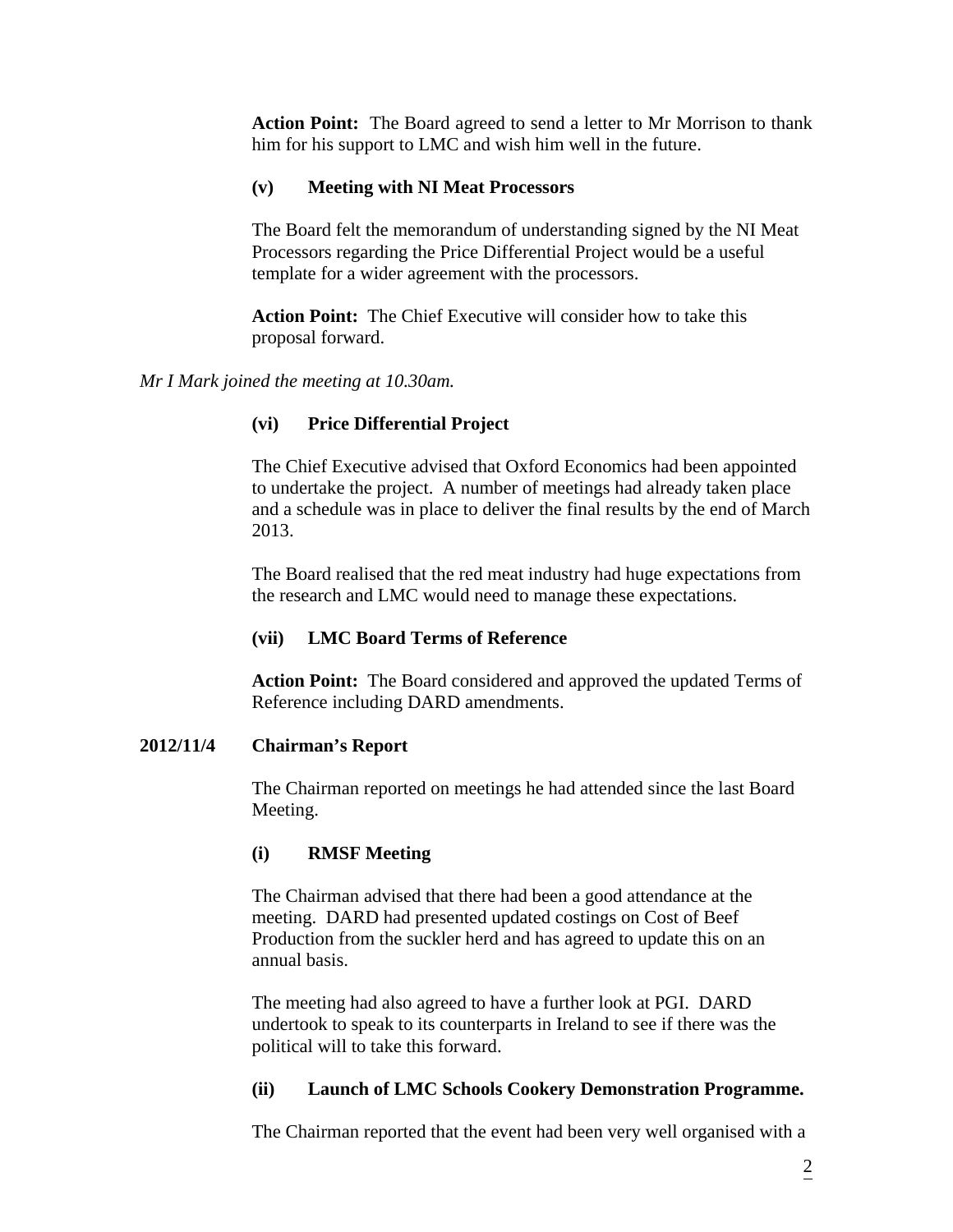professional standard of delivery. Mr P O'Neill (NIMEA) and Mr R Elkin (UFU) had also attended on behalf of the red meat industry. The Board recorded its congratulations to the Education Services Manager for a excellent event.

# **(iii) LMC Board Size**

The Chairman advised that Mrs J Garrett (DARD) had written to LMC about future size of the Board. The Board had previously agreed to reduce the Board size to five members.

 **Action Point:** The Board agreed that the Chairman will discuss this issue at the meeting with Mr K Morrison as well as the impact of the timing of future retirements from the Board.

# **2012/11/5 Chief Executive's Report**

## **(i) Planning Timetable**

 **Action Point:** The Board agreed to change the date of the next Board meeting in order to give the maximum time possible to agree a draft Strategic Plan for 2013/2016.

## **(ii) Internal Audit 2012/2013**

The Chief Executive advised that DARD internal audit has completed its fieldwork. One area raised was the need to update Board conflict of interest forms

 **Action Point:** The Board will be circulated with new conflict of interest forms to complete and return to LMC.

# **(iii) LMC Budget and Capital Spend 2012/2013**

The Chief Executive advised of a couple of changes proposed to the approved budget.

# *FQAS Database*

Difficulties in identifying a suitable procurement provider has resulted in new FQAS database being delayed. Technical specification of database will be completed by end of financial year with development taking place in the following year. Easement identified £40,000.

## *European Market Reports*